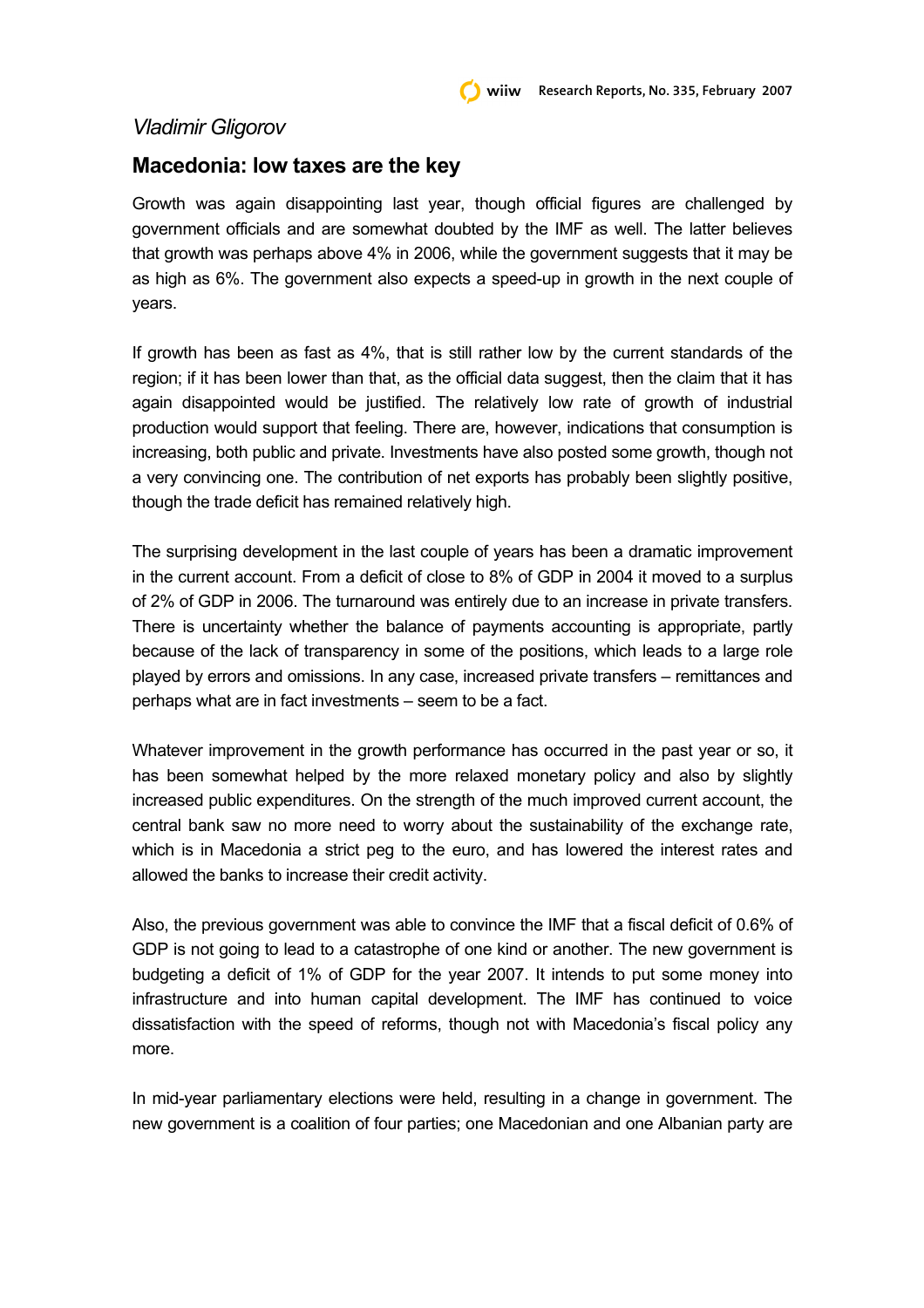the backbone of it. Though the coalition is rather stable, it has faced political problems immediately after coming to power. The root of its political problems is the fact that the Albanian party in the governing coalition is smaller, in terms of votes that it received in the elections, than the main rival Albanian party. The latter has requested to be included in the government instead of the smaller Albanian party. In the meantime it has decided to leave the parliament and to participate in the local government where it holds the majority, such as in city councils or other local bodies.

While the IMF has been critical of the lack of reforms, the EU has been critical of the lack of progress in institutional development. Macedonia is a candidate country, but the EU is not happy with the speed of its constitutional and reforms in the institutions of the rule of law. Thus, the date of the start of negotiations has not been determined and is unlikely to be set in the near future.

The new government seems undisturbed by the criticisms of both the IMF and the EU: it is confident that it has the right programme of reforms and expects that it will bring the economy up to a higher and sustained rate of growth. The key to reforms is a significant reduction in tax rates. Income taxes have been reduced to 12% and should be reduced to 10% in the course of 2007. Similarly, the VAT rate is planned to be brought down to 12%. In addition, and to the dissatisfaction of the IMF, the government plans to give additional tax breaks to foreign investors with the introduction of new free tax zones. The government expects a significant boost for investments and to the growth rate.

It is too early to assess the prospects of these new fiscal policy measures. It is also not altogether certain that it was the tax burden that was the main reason for the disappointing inflow of foreign and every other investment. In any case, growth of 4% to 5% per year in the medium run should not be difficult to achieve given that the growth in the region continues to be strong and Macedonia depends quite strongly on the economic growth and political stability in the region. The speed-up of EU integration, which is very important for Macedonia, will depend much more on other reforms, which are yet to be implemented, and on political stability, which depends on the resolution of the challenge to the legitimacy of the parliament and the government.